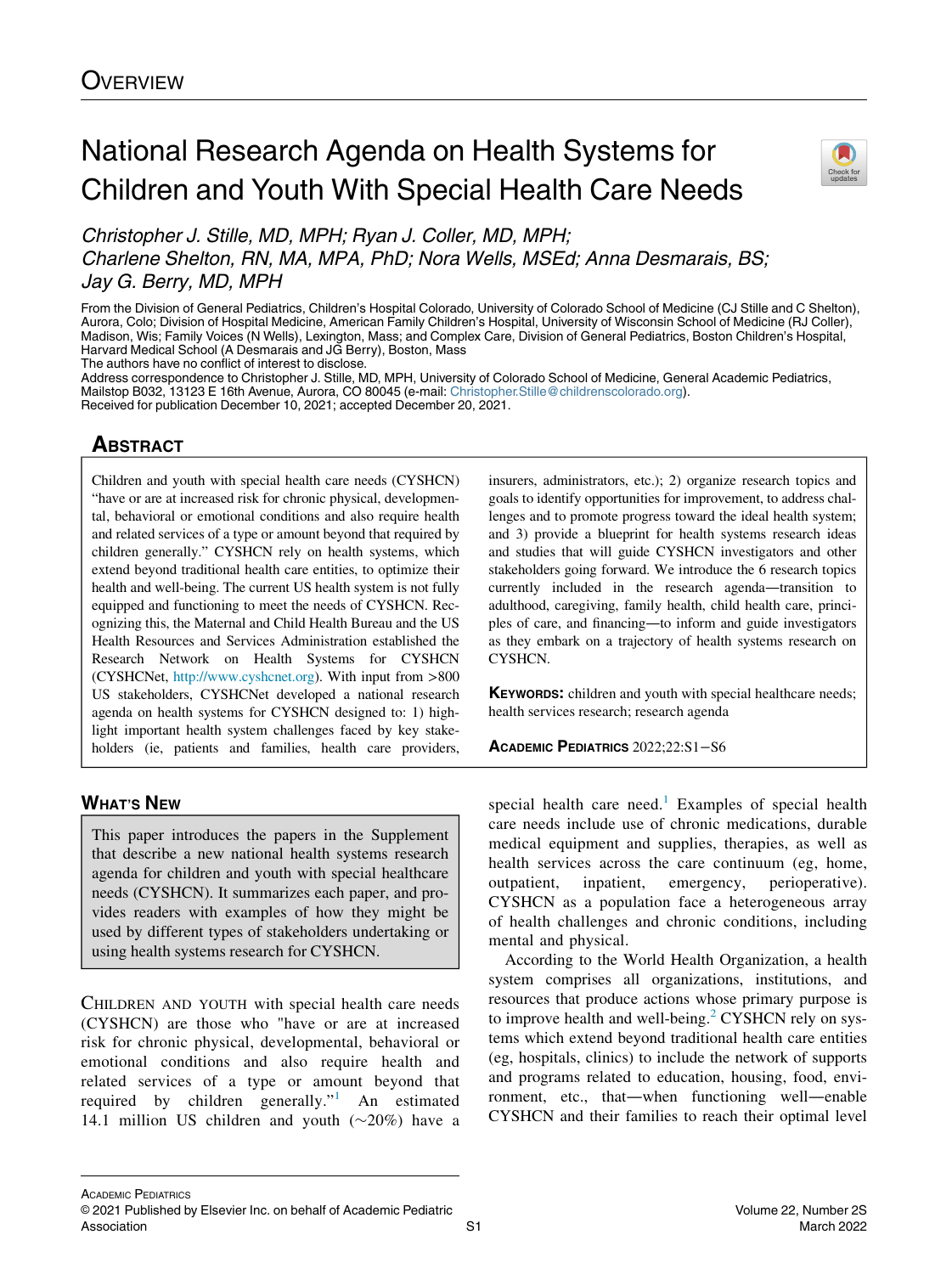of health and wellness. It is critically important to consider the health system for CYSHCN in this broad context, because the health of CYSHCN is dynamic and it is dependent on each of these system components as well as their interactions. Unmet needs in any area can substantially affect the health of CYSHCN.

## RATIONALE FOR A NATIONAL HEALTH SYSTEMS RESEARCH AGENDA

The fact that the US health system is not well equipped to serve CYSHCN was recognized over 30 years ago.<sup>3</sup> As decades passed, there have been groundbreaking advances in diagnosis, medical and surgical treatment, and therapies for many CYSHCN. These advances have enabled them to live in better health. However, fundamental gaps and deficiencies in health systems for CYSHCN remain, leaving many children and families with unmet health care needs, unnecessary caregiving burdens, and suboptimal health, well-being, and quality of life.<sup>[4](#page-5-3)</sup> Moreover, the different systems that impact the health of CYSHCN do not interact and integrate sufficiently.

To measure a well-functioning health system for CYSHCN, the Maternal and Child Health Bureau (MCHB) and their partners developed the following 6 Core Outcomes<sup>[5](#page-5-4)</sup>: 1) Family professional partnerships to improve care at all levels; 2) Provision of family-centered, coordinated, comprehensive care through the Medical Home; 3) Adequate insurance/financing for needed services; 4) Screening of all children early and continuously for special health care needs; 5) Organization of services so that families can easily access and use them; and 6) Transitions for youth with special health care needs to help them receive the services they need in all aspects of adult life.<sup>[5](#page-5-4)</sup>

To catalyze systems-level action around the MCHB Core Outcomes and operationalize them in practice, the Association of Maternal and Child Health Programs, in collaboration with the Lucile Packard Foundation for Children's Health and the National Academy for State Health Policy, developed the Standards for Systems of Care for CYSHCN (currently on version  $2.0$ .)<sup>6</sup> The Standards delineate the structure and processes of an ideal health system for CYSHCN in relation to known best practices, federal law and requirements, and relevant measures of quality of care. Together, the MCHB Core Outcomes and National Standards for Systems of Care are the foundation on which high-quality, family-centered health systems can be built and sustained.

In 2017, the US Health Resources and Services Administration MCHB established the Research Network on Health Systems for CYSHCN (CYSHCNet, [http://www.](http://www.cyshcnet.org) [cyshcnet.org\)](http://www.cyshcnet.org).<sup>7</sup> CYSHCNet is an interdisciplinary, multisite, collaborative research network that leads, promotes, and coordinates national research activities to strengthen the evidence base related to key components of a comprehensive, high quality system of care for CYSHCN. As a central piece in the CYSHCNet portfolio of work, CYSHCNet developed a national research agenda on health systems for CYSHCN. The research agenda, informed by the Core Outcomes and Standards (v2.0), highlights and prioritizes important health system challenges faced by key stakeholders (eg, patients and families, health care providers, insurers, policymakers), organizes research topics to identify opportunities for health system improvement, and provides a blueprint for research studies that will guide CYSHCN researchers, funders, and consumers.

### DEVELOPMENT OF THE NATIONAL RESEARCH **AGENDA**

To create the research agenda, Coller et  $al<sup>8</sup>$  $al<sup>8</sup>$  $al<sup>8</sup>$  solicited responses from a wide range of US stakeholders, including families of CYSHCN, health care providers, researchers, and policymakers, to identify what research with or about CYSHCN is the most important to conduct. Using an adapted RAND/UCLA Appropriateness Method (a modified Delphi approach), an expert panel rated research topics across 3 domains: need and urgency, research impact, and family centeredness. The 15 topics that achieved the highest rankings across domains were grouped into the following priority areas: social determinants of health (SDH) (including disparities and rurality); caregiving (family resilience and care at home); clinical model refinement (effective model elements, labor divisions, telemedicine, and system integration); value (stakeholder-centered value outcomes, return on investment, and alternative payment models); and youth-adult transitions (planning, insurance, and community supports).

To help validate the expert panel's interpretation, these topics were evaluated through focus groups by a broad group of CYSHCN stakeholders, including CYSHCN and their families from diverse racial/ethnic and socioeconomic backgrounds as well as health care providers across the care continuum. Stakeholders refined and unified the research agenda topics into the following 6 areas: transition to adulthood, caregiving at home, family health, impact of care on child health, principles of care, and health care financing.

The seven manuscripts in this supplement cover the six topics in the research agenda; one topic (impact of care on child health) is discussed in 2 manuscripts (addressing SDH and telehealth) to accommodate its breadth ([Table\)](#page-2-0). They are organized loosely in a progression from care experienced by patients and families (transitions of care, caregiving at home, and family health) through health care provision (SDH; telehealth) to organization of health care (care principles and financing). Each paper 1) describes what is known about each topic, 2) highlights important knowledge gaps, and 3) provides examples of research to address these gaps and advance the health system for CYSHCN. To complement the set of papers, we introduce the research topics below and then discuss the implications of their use, limitations, and future directions.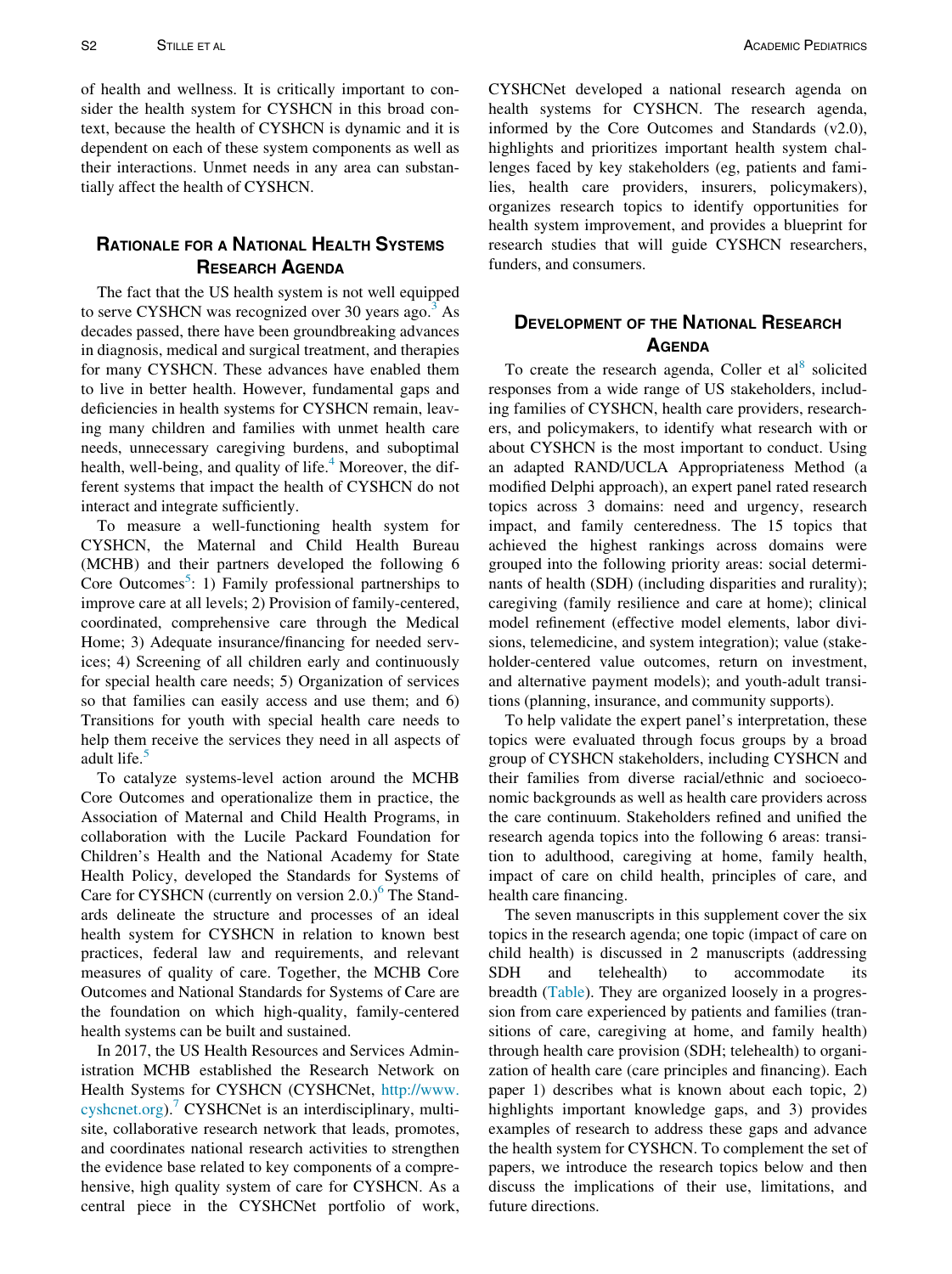<span id="page-2-0"></span>Table. Topics of the National Research Agenda on Health Systems for Children and Youth With Special Health Care Needs

| Topic                            | Definition                                                                                                                                                                                                                                                                                                                               | <b>Example Research Question</b>                                                                                                               |
|----------------------------------|------------------------------------------------------------------------------------------------------------------------------------------------------------------------------------------------------------------------------------------------------------------------------------------------------------------------------------------|------------------------------------------------------------------------------------------------------------------------------------------------|
| Transition to adulthood          | Movement from adolescence to adulthood in all areas,<br>including home, health care, education, and<br>community                                                                                                                                                                                                                         | What health system model best accomplishes transi-<br>tion to adulthood?                                                                       |
| Caregiving                       | Tasks, resources, and services needed to meet the<br>day-to-day needs of CYSHCN at home                                                                                                                                                                                                                                                  | How can home health care providers enable families to<br>deliver efficient and effective caregiving at home for<br>CYSHCN?                     |
| Family health                    | Mental, physical, and spiritual health of parents, sib-<br>lings, and extended family of CYSHCN and their<br>impact on the family                                                                                                                                                                                                        | What is the most effective way to optimize family<br>adaptability, resilience, and health (emotional and<br>physical) for CYSHCN?              |
| Social determinants of<br>health | Conditions in the environments where the children and<br>their families live, learn, work, and play and how<br>these conditions influence access to and quality of<br>health care as well as health outcomes                                                                                                                             | What is the best way to screen for and address risk<br>factors associated with social determinants of health<br>in a health system for CYSHCN? |
| Telehealth                       | Phone- and video-based health care encounters;<br>patient-provider communications with secure mes-<br>saging, email, and file exchanges; and use of remote<br>monitoring in a patient's home                                                                                                                                             | Which health services are safe and effective to conduct<br>using telehealth for CYSHCN? Which services are<br>not safe to conduct?             |
| Principles of care               | Identification of CYSHCN in an outpatient clinic prac-<br>tice, offering medical home services, integration with<br>community entities and resources, facilitation of high-<br>quality care transitions (eg, hospital to home), quality<br>improvement, and use of health information technol-<br>ogy for care planning and coordination | How can implementation of standards on care princi-<br>ples for CYSHCN improve their health and well-<br>being?                                |
| Financing                        | Direct and indirect costs and payment for health care<br>delivered across the care continuum, including that<br>incurred by patients and families                                                                                                                                                                                        | Which health system payment models for CYSHCN<br>enable high-quality care and the best health<br>outcomes?                                     |

CYSHCN indicates children and youth with special health care needs.

#### RESEARCH AGENDA TOPIC PAPERS

#### TRANSITION TO ADULTHOOD

In the first paper, Okumura et  $al^9$  $al^9$  discuss health care transitions (HCT) from pediatric to adult health care systems. The goal of HCT is to improve the ability of youth to manage their health and health care to maintain their optimal health and well-being. Gaps in knowledge on HCT include distinguishing which HCT service models are most effective across health care systems, understanding how to feasibly implement those models, and how health care financing can best incentivize HCT and enable accountability for HCT outcomes. Recommended research on CYSHCN transition to adulthood includes 1) developing process and outcome measures that distinguish successful transitions, 2) partnerships with youth and families to develop and implement effective transition health services models, and 3) evaluate fiscal and policy models that incentivize the processes of transition planning and implementation.

#### CAREGIVING AT HOME

Hoover et  $al^{10}$  $al^{10}$  $al^{10}$  highlight the need for health system research on CYSHCN caregiving. Caregiving encompasses the set of tasks, resources, and services that meet the day-to-day needs of CYSHCN at home. Extensive knowledge gaps in caregiving for CYSHCN exist. For example, little is known about how to 1) integrate the amount of time and effort required of home caregivers to implement plans of care that are developed by CYSHCN health care professionals; 2) measure and optimize the efficiency and effectiveness of home caregiving; and 3) acknowledge and integrate home caregivers as full partners in the CYSHCN health care workforce. The authors recommend research on caregiving for CYSHCN, including the development of an actionable framework of full integration between professional health care providers/services and family caregivers that will accurately reflect home caregiving roles and labor. They also propose evaluation of interventions that are best positioned to support and enhance the tasks performed by family caregivers.

#### FAMILY HEALTH

Kuhlthau et al<sup>11</sup> discuss research on family health, which includes the mental, physical, and spiritual health of parents, siblings, and extended family of CYSHCN and their impact on the family. Family health is often overlooked in clinical research, yet a well-functioning family unit can improve outcomes for CYSHCN and decrease stress and caregiver strain. Kuhlthau et al<sup>11</sup> identify gaps in research that include understanding 1) what helps families thrive, 2) how family health varies by diversity of family attributes, and 3) health and well-being of siblings and extended family members. Recommendations for family health research include measurement of family health, distinguishing which interventions best improve family mental health and resilience, and understanding how the health of CYSHCN is influenced by family health and well-being.

#### SOCIAL DETERMINANTS OF HEALTH (SDH)

Van Cleave et  $al<sup>12</sup>$  $al<sup>12</sup>$  $al<sup>12</sup>$  explore research on SDH for CYSHCN, including the conditions in the environments where the children and their families live, learn, work,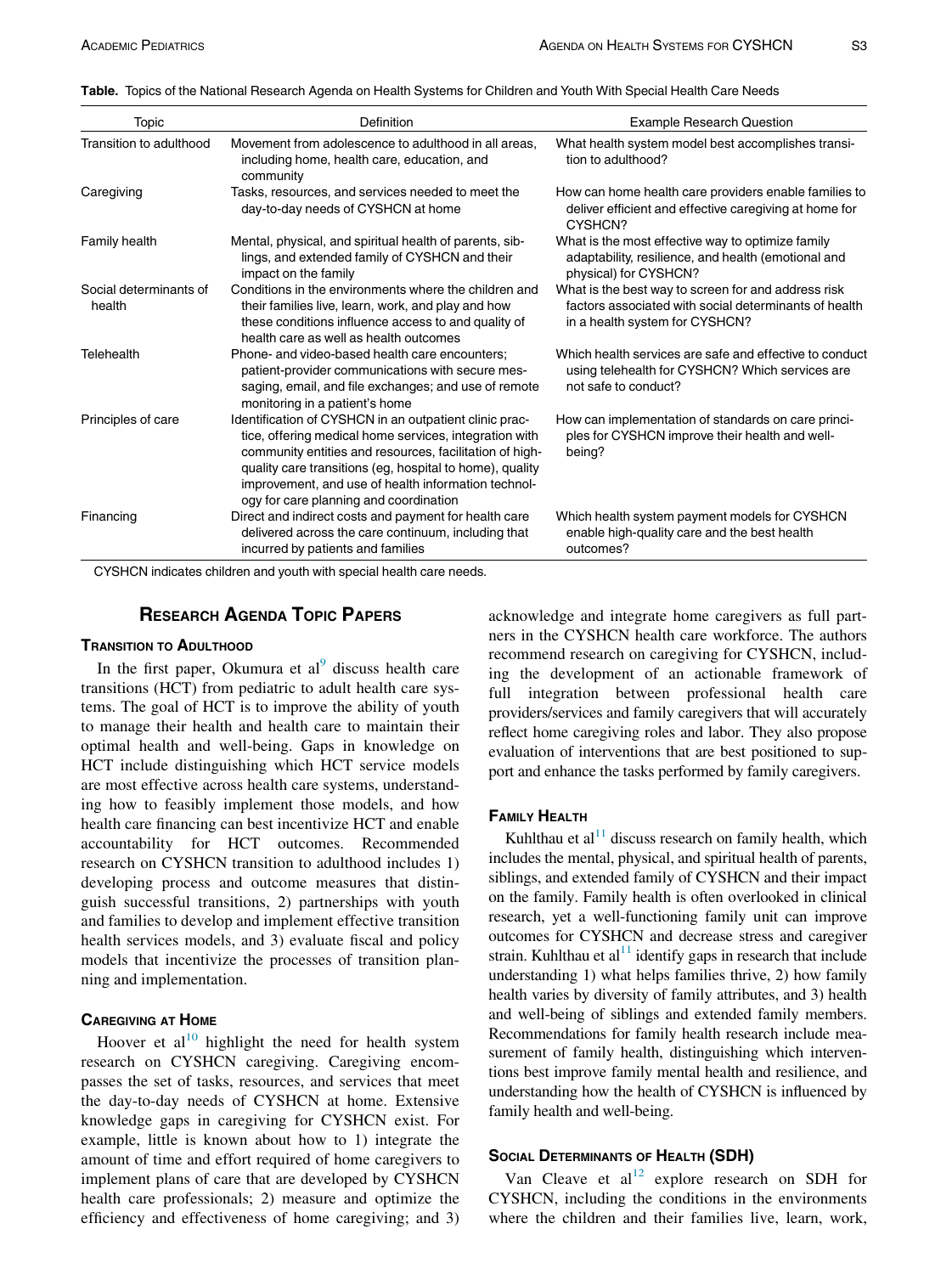and play and how these conditions influence access to and quality of health care as well as health outcomes. Gaps in SDH knowledge include 1) how to best screen CYSHCN for SDH risk factors, including adverse childhood experiences; 2) how to educate and empower care coordinators to address SDH needs for CYSHCN; and 3) how to best align health system priorities with SDH needs of CYSHCN and their families. Suggested research on SDH for CYSHCN includes evaluation of SDH screening strategies, understanding family perceptions of success when evaluating outcomes for interventions on SDH, longitudinally assessing SDH risk factors in CYSHCN over time, and correlating SDH risk factors and outcomes with the children's underlying chronic conditions and other clinical attributes.

#### **TELEHEALTH**

Van Cleave et al $^{13}$  $^{13}$  $^{13}$  highlight health systems research on telehealth for CYSHCN. Telehealth includes phone- and video-based health care encounters; patient-provider communications with secure messaging, email, and file exchanges; and use of remote monitoring in a patient's home. Although telehealth has emerged as an important way to access health services and treatments for CYSHCN during the coronavirus pandemic, critical knowledge gaps in telehealth use remain, including 1) barriers and facilitators of implementation and use among CYSHCN and families; 2) which health services can be offered safely via telehealth; and 3) how to mitigate disparities created by telehealth (eg, digital divide of impaired health care access in CYSHCN and families with limited digital resources). Suggested studies on telehealth for CYSHCN include the following: interviews and surveys with families and providers to compare perceptions of trust and value with telehealth across different health services (eg, well child care, urgent care, therapies, etc.); targeted assessments of telehealth among vulnerable CYSHCN who have barriers to internet and computer access and use; and evaluations of remote monitoring for chronic condition management, including measurement of feasibility and efficacy.

#### PRINCIPLES OF CARE

Kuo et al<sup>[14](#page-5-13)</sup> highlight the research agenda on principles of care for CYSHCN. Examples of these principles include identification of CYSHCN in an outpatient clinic practice, offering medical home services, integration with community entities and resources, facilitation of highquality care transitions (eg, hospital to home), and use of health information technology for care planning and coordination. Examples of existing research gaps in principles of care for CYSHCN include lack of standard definitions and measurement practices for the principles themselves as well as for the training and roles of health care team members, including family partners. Kuo et  $al<sup>14</sup>$  $al<sup>14</sup>$  $al<sup>14</sup>$  propose several studies to fill these gaps, including strategies to implement and operationalize the principles across health care settings—with a focus on family partnerships—and also strategies to assess the effectiveness of the principles on the health outcomes of CYSHCN.

#### **FINANCING**

In the final paper, Kuo et al<sup>[15](#page-5-14)</sup> highlight health care financing for CYSHCN, which includes direct and indirect costs and payment for health care delivered across the care continuum, including that incurred by patients and families. The paper highlights inequities in financing of core health care services (eg, outpatient and inpatient care) and community-based services (eg, home nursing) for CYSHCN, which often are insufficiently funded by insurers and/or are often subsidized by patients and families themselves. The paper also draws attention to discordance among families, clinicians, and insurers on which health services offer the greatest value to CYSHCN and therefore merit the largest investments. Gaps in knowledge on financing for CYSHCN include which financing models and insurer coverage plans benefit CYSHCN the most, and underwrite and enable high-quality care coordination. Research proposed by Kuo et  $al<sup>15</sup>$  $al<sup>15</sup>$  $al<sup>15</sup>$  includes comparative effectiveness studies of payment models on access, utilization, and health care outcomes for CYSHCN; evaluation of the return on the financial investment for care coordination; and variation in perceptions of health care value and investments in health services across CYSHCN stakeholders.

#### **DISCUSSION**

The overarching goal of the National Research Agenda on health systems for CYSHCN conveyed in this supplement is to facilitate research that will optimize systems of care for CYSHCN and their families. The six research topics currently included in the agenda—transition to adulthood, caregiving, family health, impact of care on child health, principles of care, and financing—are intended to inform and guide investigators as they embark on a trajectory of CYSHCN research to achieve this goal. The topics and projects outlined in the research agenda are responsive to MCHB's Core Outcomes for CYSHCN and also to Association of Maternal and Child Health Pro-gram's Standards for Systems of Care for CYSHCN.<sup>[6](#page-5-5)</sup>

#### CONSIDERATIONS WHEN USING THE NATIONAL RESEARCH AGENDA FOR CYSHCN

Depending on the research agenda topic, a variety of research cohorts, designs, settings, and analyses will be necessary to produce actionable findings. Throughout the questions and project examples discussed in the papers, there is variation in the type of research needed to advance knowledge (eg, observational, intervention-based, and implementation). The illustrative examples of research provided in the research agenda papers complement the current state of research in each topic area. For example, because little information is known about optimal health care financing for CYSHCN, observational studies have been proposed. In contrast, because substantially more information is known about CYSHCN transition to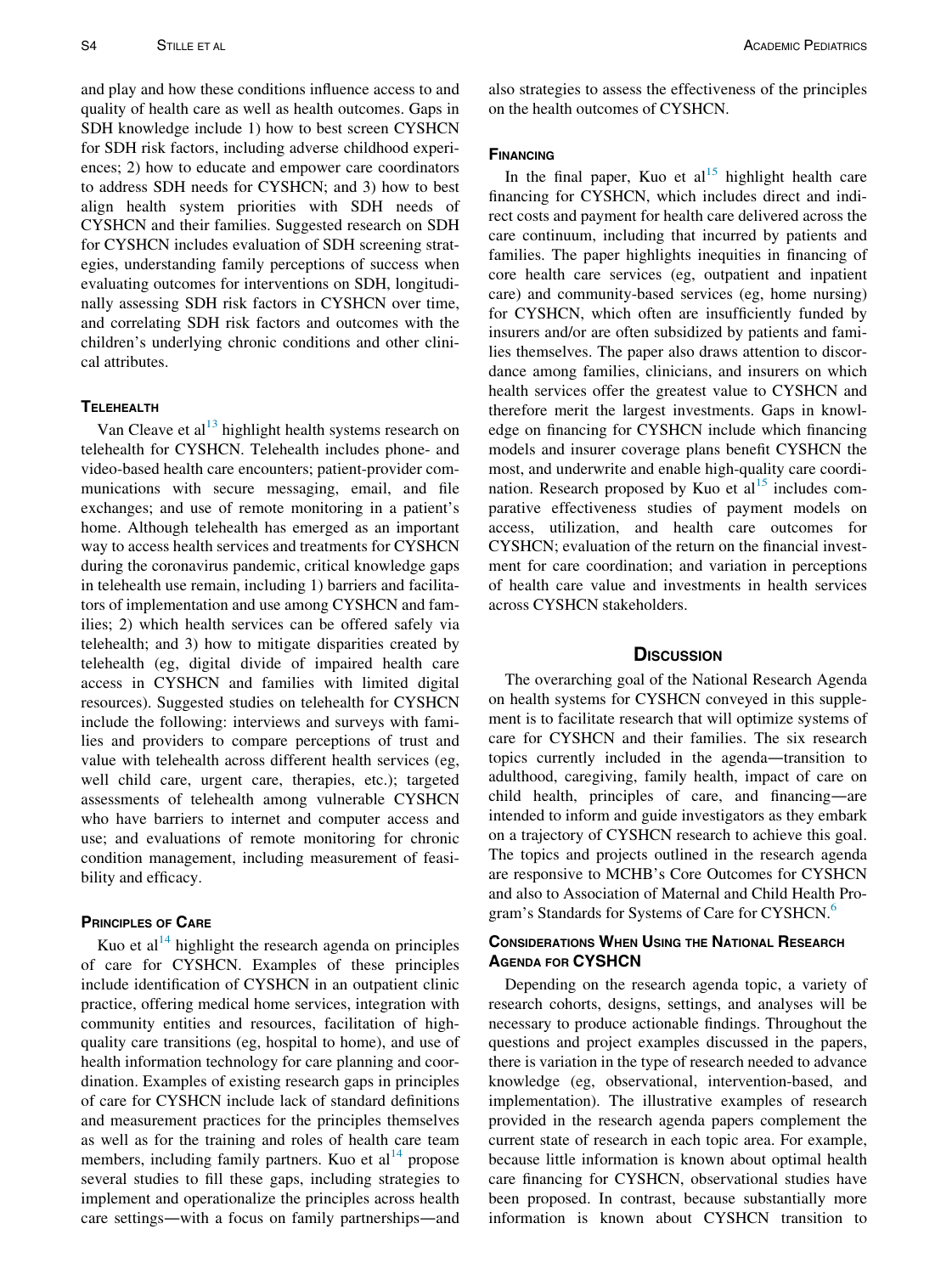adulthood, implementation research on targeted interventions has been emphasized.

It is important to recognize that the research agenda does not focus on specific chronic conditions experienced by CYSHCN. There has been considerable, important research on health care and outcomes of CYSHCN with common, chronic conditions, including asthma and attention deficit hyperactivity disorder, among others. Maintaining focus on a health systems research agenda, the intent of the research agenda is to promote research that is positioned to yield findings that will generalize across populations of CYSHCN with a variety of chronic conditions, including those associated with less or more medical complexity.

It is critical to consider the clinical practice and policy implications of all health systems research on CYSHCN early in the research development process. Involvement of key stakeholders, including but not limited to patients and families, frontline clinical providers, health system administrators, insurers, and legislators, is paramount to ensure that the research is ideally positioned to produce actionable and valuable results that will be used to advance the health system for CYSHCN. Multi-faceted dissemination strategies may be necessary to sufficiently bring attention to the findings by the stakeholders who are most equipped to act on them. Peer-reviewed publication in a reputable medical journal alone may not be adequate.

The research proposed across topics is purposefully broad. Although the topics are not organized by health service (eg, inpatient, outpatient, home, or perioperative), they may be applied to one or more services. Also, due to the natural winnowing process that occurred during the process of research agenda development, topic exclusion from the current research agenda does not necessarily imply that a nonincluded topic is not meaningful or important to investigate. For example, research on the CYSHCN workforce adequacy and the use of social media in health care are not currently highlighted, but nevertheless merit investigation. Moreover, although health equity is not distinguished as specific topic, it applies to each of the six research topics and should be investigated within all of them.

Creativity and focus may be necessary for users of the research agenda to develop a research study (or portfolio of studies) from the information provided on a research agenda topic. For example, investigators interested in research on family caregiving may benefit from narrowing the research question on a particular health system aspect for CYSHCN (eg, family caregiving for CYSHCN who are recovering from major musculoskeletal surgery at home) or integrating an important, additional construct (eg, SDH) into the research design. In this manner, the research agenda can facilitate collaborations across researchers from different fields with intersecting interests. *Research funders*, in contrast, might use the key questions in a specific area more broadly, to help shape investment and funding opportunities. In some cases, a portfolio of projects within a single area may be needed to create a comprehensive and generalizable body of knowledge. For example, if a funder is interested in developing a request for

applications to inform and test innovations in health care financing for CYSHCN, they might consider including not only the "highest priority" questions described in the financing paper in this supplement, but also the high- and mediumpriority questions developed and described in the initial agenda setting study.<sup>8</sup> Finally, *family partners* who work on research teams should view the key questions of the research agenda through the lens of their own experiences, to generate specific examples of situations that are meaningful to them as well as their child's clinical team. For example, a family living in a rural community might use their specific experiences with telehealth to create and evaluate an intervention, in partnership with an urban, academic research team, to help families in rural communities gain access to the types of services they need most, in ways that help their children the most.

Ideas and resources related to each paper in this supplement have also been included in learning modules that go into more depth on each paper's topic area. These modules will be released in early 2022 on the CYSHCNet website ([www.cyshcnet.org](http://www.cyshcnet.org)), and will connect readers to resources to explore the topic areas in more depth. This interactive platform will also allow researchers and other users of the agenda to suggest additions and revisions to the agenda over time. Key findings from a selection of the papers are also summarized in a webinar series, conducted in late 2021 and early 2022, available on the CYSHCNet website and also the website of the Lucile Packard Foundation for Children's Health ([www.lpfch.org\)](http://www.lpfch.org).

#### **LIMITATIONS**

The process of generating and prioritizing research domains and topics for the research agenda produced an abundance of ideas that could not all be mentioned in the supplement. As noted above, while the research agenda topics were prioritized the most by stakeholders, the topics are not exhaustive, nor inclusive of all important health systems research needed for CYSHCN. The importance of the research agenda topics is likely to change over time along with the evolution of the health system. A research agenda is useful only to the extent that it aligns with policy and practice imperatives, which will also change with time. As a result, the research agenda will be dynamic and responsive to the pertinent needs of CYSHCN and families over time.

#### **CONCLUSION**

The 6 research topics covered in the supplement encompass the core of the National Research Agenda on Health Systems for CYSHCN. Collectively, they will guide investigators and other agenda users as they embark on a transformative research trajectory towards a better system of care for CYSHCN.

#### **ACKNOWLEDGEMENTS**

This program is supported by the Health Resources and Services Administration (HRSA) of the U.S. Department of Health and Human Services (HHS) under UA6MC31101 Children and Youth with Special Health Care Needs Research Network. The content and conclusions are